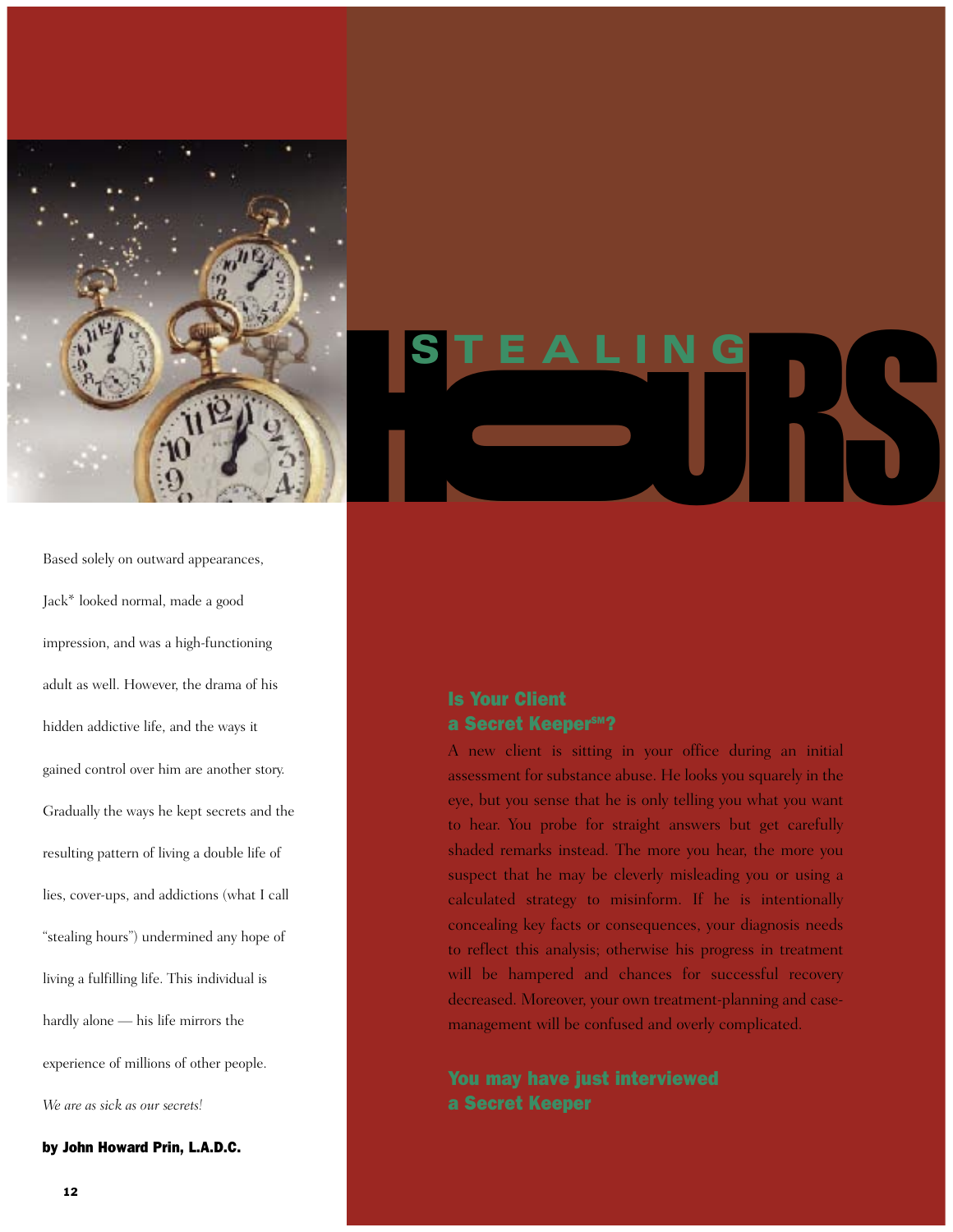The term for this common phenomenon, called secret-keeping<sup>SM</sup>, derives from clients who are leading carefully concealed secret lives. Besides their drinking or drug misuse/dependency, which the therapist is attempting to assess, they are covering up hidden self-defeating behaviors such as compulsive gambling, sexual addictions, eating disorders, or credit card debts-the usual suspects. Burdened by these unhealthy secret activities, they "steal hours" away from their public lives to act out their secret behaviors or passions-often for decades-but rarely get caught.

Based on the premise that duality is at the root of everybody's life, secret-keeping shows up in one of every 15 people. To some extent, everyone hides certain secrets and battles duality. But doublemindedness can take root and compulsive patterns, at some time or to some degree, can develop. Secret Keepers are people whose secrets have power over them and cause them to become sick, to misbehave, or to violate others. Behind the masks of sincerity and friendly smiles lies a darker side: the sordid, slippery domain of double-mindedness. At the root of double-mindedness is addiction-the constant shifting back and forth between two opposing mindsets: "normal on the outside" and "abnormal on the inside." For many sufferers, daily life becomes a burdensome struggle of living in two worlds, ricocheting between public respectability and private temptations.

For clinicians, it is beneficial to determine the presence of secretkeeping traits in a client before significant work begins. What often presents as denial, for example, could really be the clever and consciously calculated strategy by a client to mislead or lie. Once a diagnosis is made that distinguishes between the unconscious lack of awareness of facts or consequences by one client versus the fully conscious and intentional concealment of facts or consequences by another client, progress can be made.

This article explores some of the ways clients' secret-keeping traits manifest and some techniques therapists and counselors can use to identify these clients. A future article will offer some techniques behavioral health professionals can use to better manage these clients and help them succeed in recovery.

#### Second Guessing First Impressions

The following list of early indicators gives some hints to help sharpen counselors' awareness when initially assessing clients. *Secret Keepers tend to:*

- *Present well.* Male or female, regardless of ethnic origin, they function well, are often productive, and maintain their jobs and careers. They attend their kids' soccer games and musical concerts, and pay taxes.
- *Be heavily invested in a positive image.* Secret Keepers generally dress well, have good hygiene, and take active roles in their communities. Their homes or apartments look nice, and they get along with neighbors.
- *Have much at stake (a lot to lose).* Their greatest fear is being found out, having their double lives exposed. At stake are their hard-earned reputations, career potential, borrowing credentials, and overall standing in the eyes of people who matter-family, friends, coworkers.
- *Suffer from co-existing disorders.* A married client and father in a men's group continued to relapse despite sincere pronouncements that he wanted to stay sober. After many weeks, he finally disclosed that he'd been hiding 200 porno videos in the ceiling tiles of his basement and was betting large sums of money on fantasy

football games. His pornography and gambling habits, completely unknown to anybody, were generating inner conflict and remorse that prompted relapses.

• *Seldom have criminal or detox histories.* To safeguard their positive images, Secret Keepers isolate on the sly. They wait to indulge until they can withdraw inconspicuously from being observed by anybody, thereby avoiding any public display or reason for arrest. Maintaining a clean record is one of their cleverest cover-ups.

Clients who fit these kinds of indicators may not, of course, be Secret Keepers at all. They may simply be upstanding citizens who have blundered and have one-time consequences that require a chemical evaluation. The professional assessor may have only suspicions to go on at first, but assessment is an ongoing process throughout treatment and aftercare. Thus, the assessor should stay alert to these kinds of hints and other signs as they crop up in future treatment sessions.

#### Actual Secret Keeper Examples

Herman\* was one of my clients who sought treatment for his alcoholism but carefully avoided disclosing his use of cocaine. When I was preparing his discharge summary, I learned from his probation officer of his recent positive urinanalysis for cocaine. I called Herman into my office, told him I had no leverage to prevent his legal penalties, and raised the issue of dishonesty with him. He broke down in tears grateful tears. Herman admitted that having kept his deceptive secret felt far worse than it now felt having it be known, and he pledged to fight his addiction to cocaine by staying abstinent. I emphasized how he had destroyed trust, and he begged for a second chance. We discussed the concept of "rigorous honesty," as the Big Book urges, and he pledged to do so with such passion that I agreed to reinstate him. In the weeks ahead, his abstinence took hold and his nickname became known to co-members in the group as "Honest Herman."

Another of my clients, Trevor\*, reluctantly sat through treatment for his abusive drinking and drugging, but nothing much happened until he confessed during a private meeting with me about the 23 credit cards that he had charged to their maximum limits. Much of his drinking was meant to deaden the guilt and shame he felt. Like Herman, Trevor's addictions were multiple, in addition to stealing from his childrens' college savings funds. Until each of these addictions was admitted to and exposed, his full healing and release from the dishonesty and deception of secret-keeping<sup>SM</sup> only generated negative reactions harmful to himself and loved ones. After numerous relapseprevention sessions and weekly 12-step meetings, Trevor eventually started living in the healthy present rather than the repetitive, addictive past. Both he and Herman came to realize the benefits of disclosing vulnerable information in supportive environments and changing their behavior based on whole-minded thinking.

The following chart is a tool that can be used to help sift through the complex web of lies, deceit, cover-ups, excuses, and alibis exhibited by clients with secret-keeping histories. The first two of these four categories are *not* clinically significant, but the third and fourth are.

| <b>Continuum of Secrets</b>              |                                                          |                                                                                      |                                                       |
|------------------------------------------|----------------------------------------------------------|--------------------------------------------------------------------------------------|-------------------------------------------------------|
|                                          |                                                          |                                                                                      |                                                       |
| <b>Simple Secrets</b><br>(everybody has) | <b>Sinister Secrets</b><br>(dark & nasty<br>but passive) | <b>Secret Keeping</b><br>(acting out ethical<br>and moral wrongs<br>but not illegal) | <b>Criminal Behavior</b><br>(arrestable)<br>offenses) |

**<sup>1.</sup>** *"Simple"* secrets are those that emerge from isolated, rare events, the kind of harmless mistakes or lapses in judgment that seldom require Continued on page 22